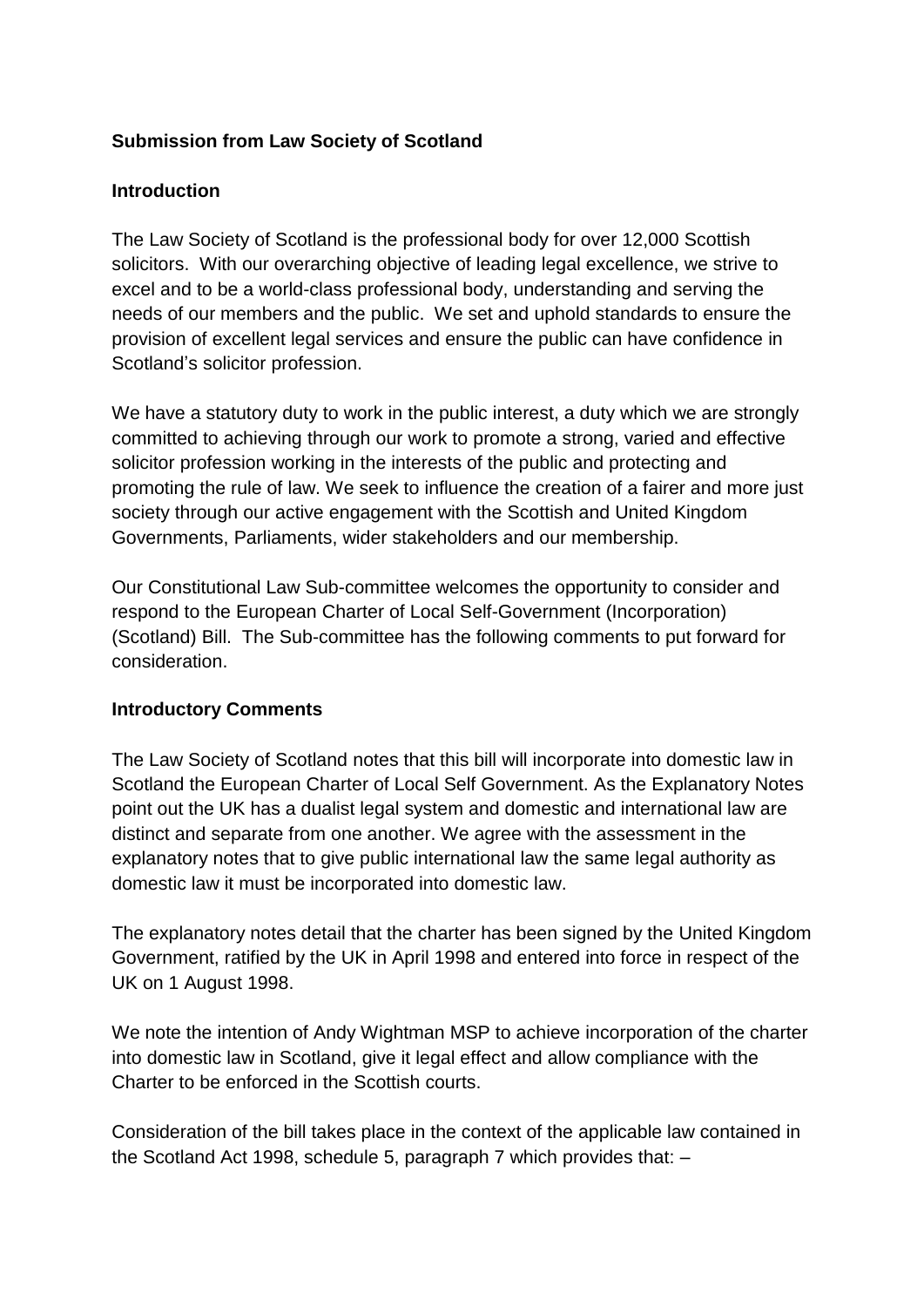"1) International relations, including relations with territories outside the United Kingdom, the European Union (and their institutions) and other international organisations, regulation of international trade, and international development assistance and co-operation are reserved matters.

(2) Sub-paragraph (1) does not reserve—

(a) observing and implementing international obligations, obligations under the Human Rights Convention and obligations under EU law..."

It is not the Society's role to comment upon the policy behind the bill, but we believe that the Committee will have ample opportunity to explore that aspect in the Stage 1 evidence gathering process.

## **Section 1 The Charter Articles**

Section 1 of the Bill introduces the schedule to the bill which includes articles 2–11 of the European Charter of local self-government.

The Policy Memorandum confirms at paragraph 61 that the Bill proposes the direct incorporation of the Charter of Local Self-Government, by reproducing the precise wording of the relevant Charter Articles, in the schedule.

### Our comment

This is an effective approach to incorporation and as such reflects the Human Rights Act (HRA)1998 section 1.

### **Section 2 Duty to act compatibly with the Charter Articles**

Section 2 imposes a duty on Scottish Ministers, in exercising their functions to act in a way that is compatible with the Charter Articles. Section 2 define "functions" as "devolved functions" and that the actions of Scottish Ministers are restricted to the making of subordinate legislation such as regulations and do not involve "introduction or promotion" of any bill.

This provision is necessary in order to avoid issues of legislative competence which would be engaged if the bill purported to provide that it could constrain the legislative competence of the Parliament and contravene the Scotland Act 1998. The Scotland Act 1998 is protected legislation under Schedule 4 of that Act which means that the Scottish Parliament cannot, unless given specific powers, amend the Scotland Act.

#### Our comment

We have no comment to make.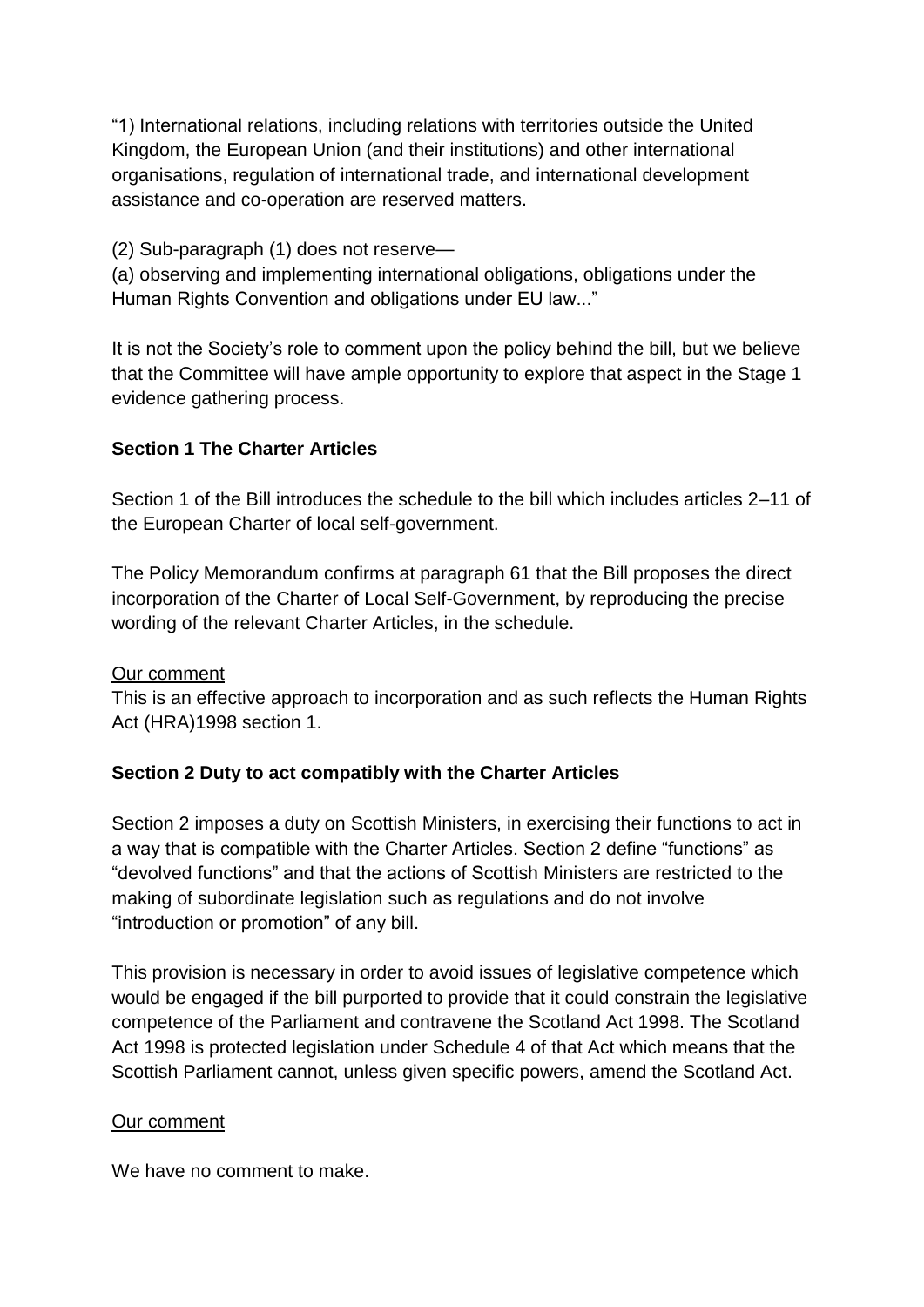## **Section 3 Duty to promote local self-government**

Section 3 of the Bill imposes on Scottish Ministers a duty to promote local government in Scotland. The provisions of section 3 are not particularly onerous. Scottish Ministers are placed under a duty to keep under consideration steps they could take to safeguard and reinforce local self-government and improve the autonomy of local authorities.

Scottish Ministers are also required to report to the Scottish Parliament at least once every five years it on the steps they have taken under this provision.

### Our comment

The issues covered in section 3 are in the political sphere rather than the legal. However, we note that a reporting cycle of once in every 5 years may be too long to provide proper scrutiny of ministerial action.

### **Section 4 Interpretation of legislation**

Section 4 imposes an obligation on the courts to read and give effect to any legislation including Acts of the UK or Scottish Parliament or subordinate legislation made by UK or Scottish Ministers in a way which is compatible with the Charter. This applies to such legislation irrespective of when it was made law. Providing in statute for an obligation to interpret an act or regulation in a way which is compatible with the charter means that the courts will only be able to declare legislation incompatible in terms of section 5 once they have attempted to interpret the legislation and found it impossible to read the legislation in a way which is compatible with the charter.

### Our comment

We agree with the approach taken in the Bill Is compatible with other rights legislation.

### **Section 5 Declaration of incompatibility**

Section 5 applies to provisions of an Act or subordinate legislation which are within the legislative competence of the Scottish Parliament. It enables the UK Supreme Court or the Court of Session to declare such a provision of an Act incompatible with the Charter. It also enables a court to declare such a provision of subordinate legislation incompatible with the Charter.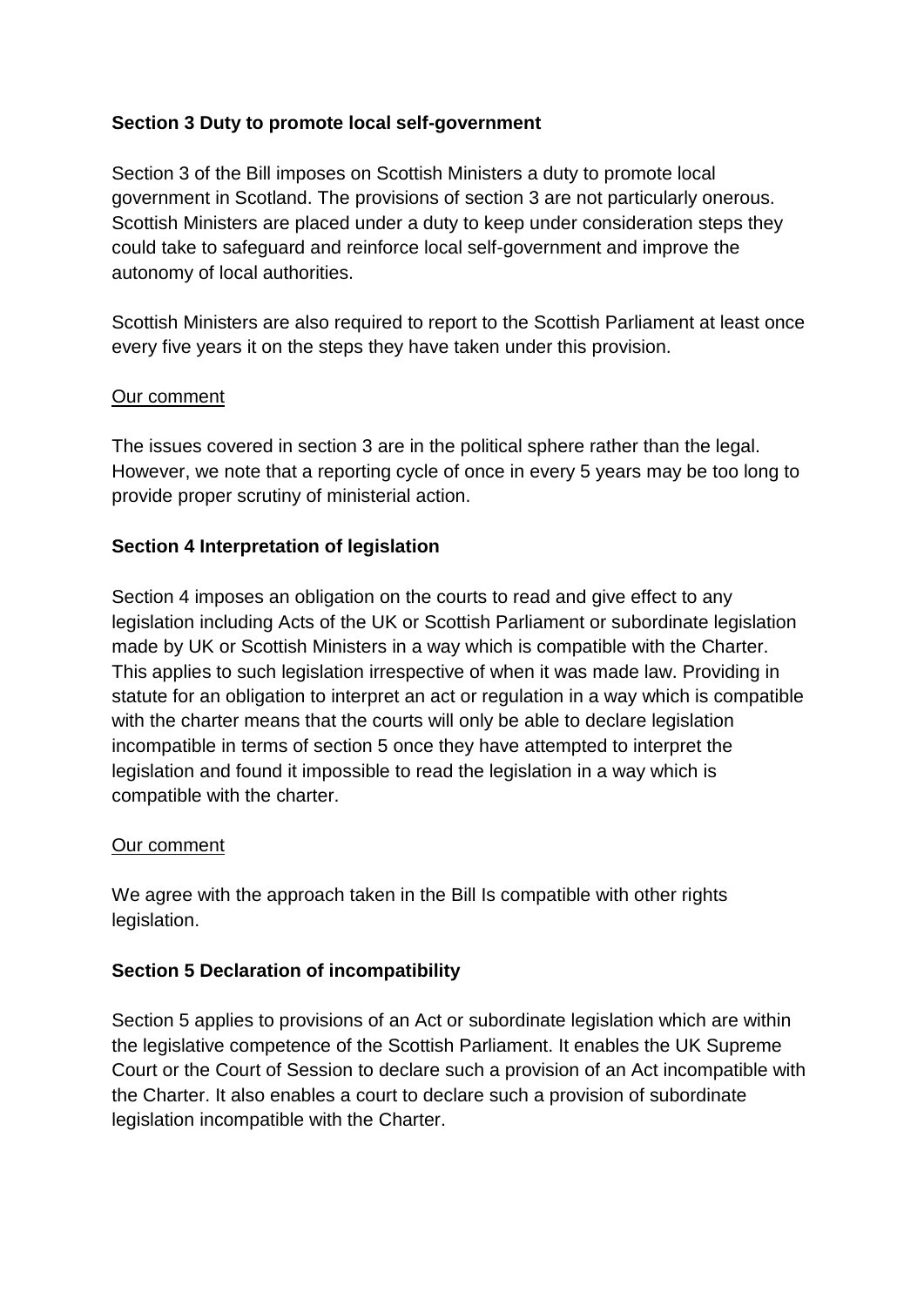### Our comment

The UK Supreme Court and the Court of Session are accustomed to dealing with declarations of incompatibility under the HRA. The scheme followed by the bill is similar to but not the same as the HRA provisions. However, we take the view that it is likely that challenges by judicial review of the actions of Scottish Ministers in relation to the Charter will be considered by the courts in a way which is consistent with the approach taken under the HRA.

It is difficult for us to predict the extent to which the bill, if passed will be used in litigation. Many factors determine whether litigation will ensue including the riskappetite of the parties to go to court, significantly the financing of cases, and the basis of the claim as well as the political and policy priorities for any Local Authority at the time. However, Article 11 of the Charter states:

*Local authorities shall have the right of recourse to a judicial remedy in order to secure free exercise of their powers and respect for such principles of local selfgovernment as are enshrined in the constitution or domestic legislation.* 

Articles 8 (Administrative supervision of local authorities' activities), 9 (Financial resources of local authorities) and 10 (Local authorities' right to associate) identify rights or entitlements for local authorities. We note that the Financial Memorandum (paragraphs 14-34) on the bill provides helpful information on the potential costs on the Scottish Administration. There may be an impact on the budgeting of local authorities if finance is to be set aside in anticipation of raising petitions for judicial review. It will be a decision for each authority as to what provision should be made. However, rights which cannot be enforced for whatever reason (including lack of money) may be more illusory than real.

### **Section 6 Power to take remedial action**

Section 6 empowers the Scottish Ministers to make regulations which they believe are necessary or expedient in consequence of the declaration of incompatibility, including provision to amend primary legislation (other than the Act resulting from this Bill).

### Our comment

Ministers are not obliged to make regulations to take remedial action because there may be other ways to achieve resolution of the incompatibility. However, this section provides Scottish Ministers with wide powers (including the amendment of primary legislation) which they can exercise using affirmative procedure if they consider regulations "necessary or expedient".

This section differs considerably from the analogous provision in the HRA. Under the HRA section 10, a Minister of the Crown must consider that if there are "compelling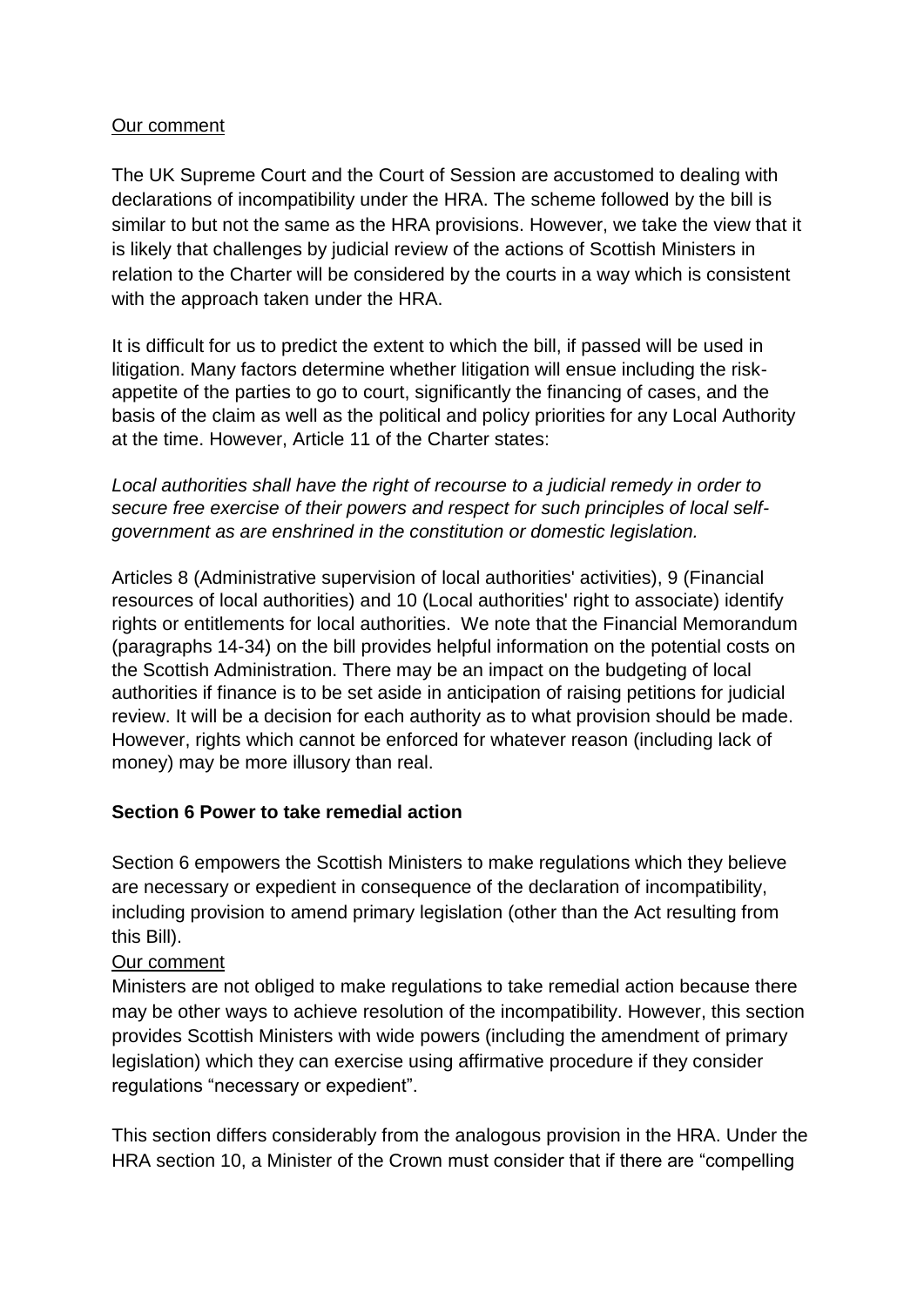reasons for proceeding under this section, he may by order make such amendments to the legislation as he considers necessary to remove the incompatibility". Schedule 2 of the HRA also applies to Scottish Ministers and provides a framework for dealing with remedial orders under the HRA. We question why the HRA process has not been adopted in this bill?

### **Section 7 Power to remove or limit retrospective effect of decisions etc.**

The explanatory notes at paragraph 22 explain the effect of section 7:

"section 7(2)(a) allows the court to remove or limit the retrospective effect of the decision – for example, so that a decision to quash subordinate legislation does not jeopardise the interests of those affected by decisions already made under that legislation. Similarly, section 7(2)(b) allows the court to suspend the effect of its decision for a period."

## Our comment

We agree with this approach which will enable the court to reach a just decision in relation to those who may be affected by the retrospective application of a court decision that the Scottish Ministers have breached a duty under the bill or that subordinate legislation made prior to the coming into force of the Act is incompatible with the Charter and it would be impossible to make a declaration of incompatibility under section 5(4)).

# **Section 8 Statements about Charter-compatibility of Bills**

Section 8 requires any MSP introducing a Public Bill in the Parliament to make a statement, on or before introduction, about the extent to which, in the MSP's view, the Bill is compatible with the Charter.

MSP's view, the Bill is compatible with the Charter.

### Our comment

This type of provision is typical of legislation including the HRA. We take the view that it is a useful provision which concentrates the mind of the member introducing the bill to make sure that the bill is compliant with the charter.

### **Section 9 Regulation-making powers**

We have no comment to make.